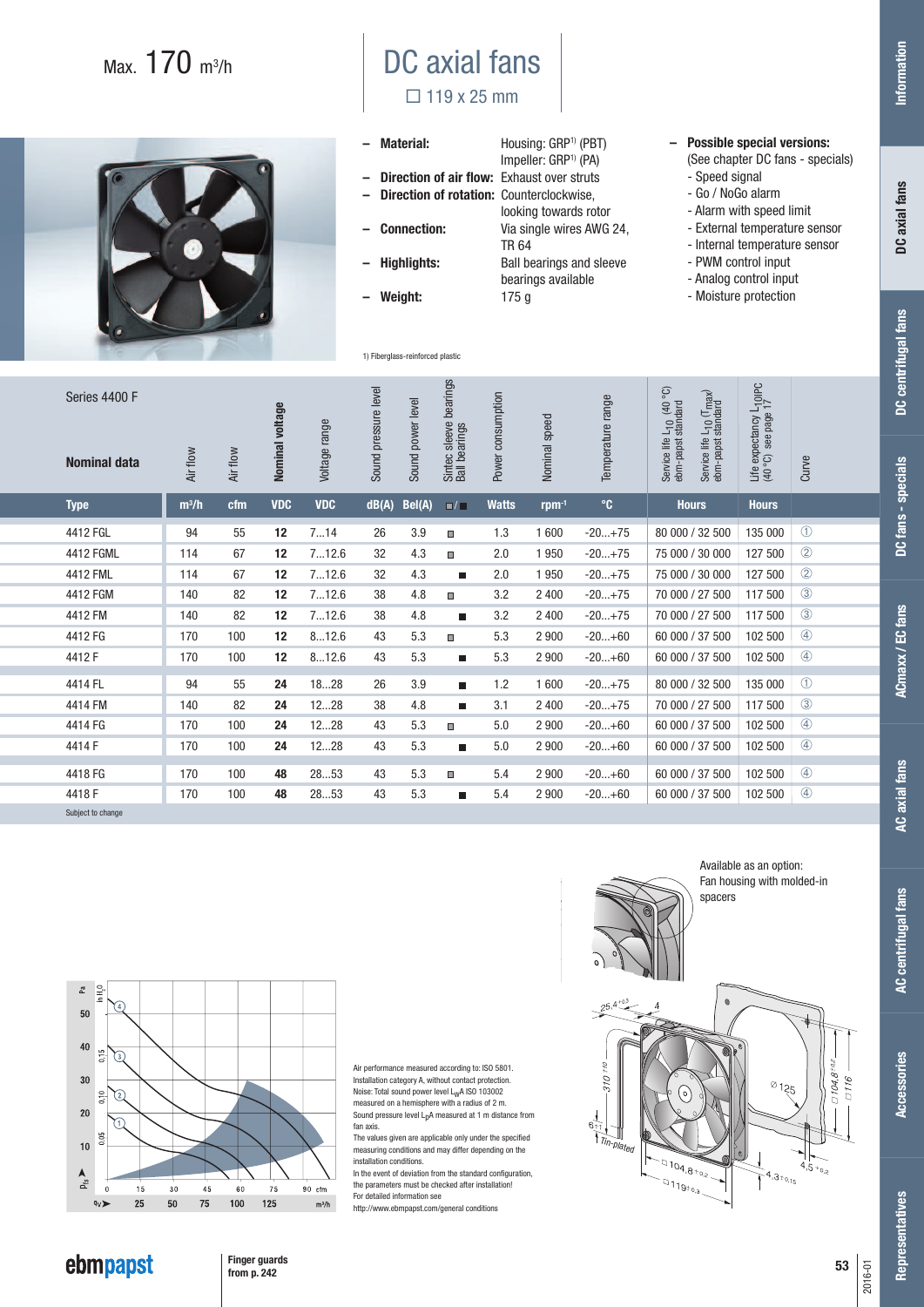# Speed signal /12



- Speed-proportional, square-wave signal for external monitoring of the fan motor speed
- 2, 3, or 6 pulses per revolution
- TTL-compatible
- Integrated pull-up resistor
- Connection via separate cable
- The sensor signal also serves as a major comparison variable for setting and maintaining the setpoint speed for interactive or controlled cooling with one or more interconnected fans.

**Electrical hookup**



All voltages measured to ground.

#### Signal output voltage

Standard signal for all models (exceptions see below)



| <b>Signal data</b> | Speed signal<br>US Low | Condition: Isink | Speed signal<br>US High | Condition: I <sub>source</sub> | Admissible sink current<br>sink max. | Fan description<br>Basic type |  |
|--------------------|------------------------|------------------|-------------------------|--------------------------------|--------------------------------------|-------------------------------|--|
| <b>Type</b>        | <b>VDC</b>             | <b>mA</b>        | <b>VDC</b>              | mA                             | <b>mA</b>                            | Page                          |  |
| 614 N/12 GM        | $\leq 0.4$             | 1                | $2.5 - 5.5$             | 1                              | 1                                    | 39                            |  |
| 618 N/12 N         | $\leq 0.4$             | 1                | $2.5 - 5.5$             | 1                              | 1                                    | 39                            |  |
| 8412 N/12 H        | $\leq 0.4$             | 1                | $2.5 - 5.5$             | 1                              | 1                                    | 44                            |  |
| 4412 F/12 GM       | $\leq 0.4$             | 1                | $2.5 - 5.5$             | 1                              | 1                                    | 53                            |  |
| 4418 F/12          | $\leq 0.4$             | 1                | $2.5 - 5.5$             | 1                              | 1                                    | 53                            |  |
| 4312/12M           | $\leq 0.4$             | 1                | $2.5 - 5.5$             | 1                              | 1                                    | 56                            |  |
| 4314/12            | $\leq 0.4$             | 1                | $2.5 - 5.5$             | 1                              | 1                                    | 56                            |  |
| 4182 N/12 X        | $\leq 0.4$             | 1                | $2.5 - 5.5$             | 1                              | 1                                    | 60                            |  |
| Subject to change  |                        |                  |                         |                                |                                      |                               |  |

#### **Note:**

With these fan options, deviations in regard to temperature range, voltage range and power consumption are possible compared with standard fan data.